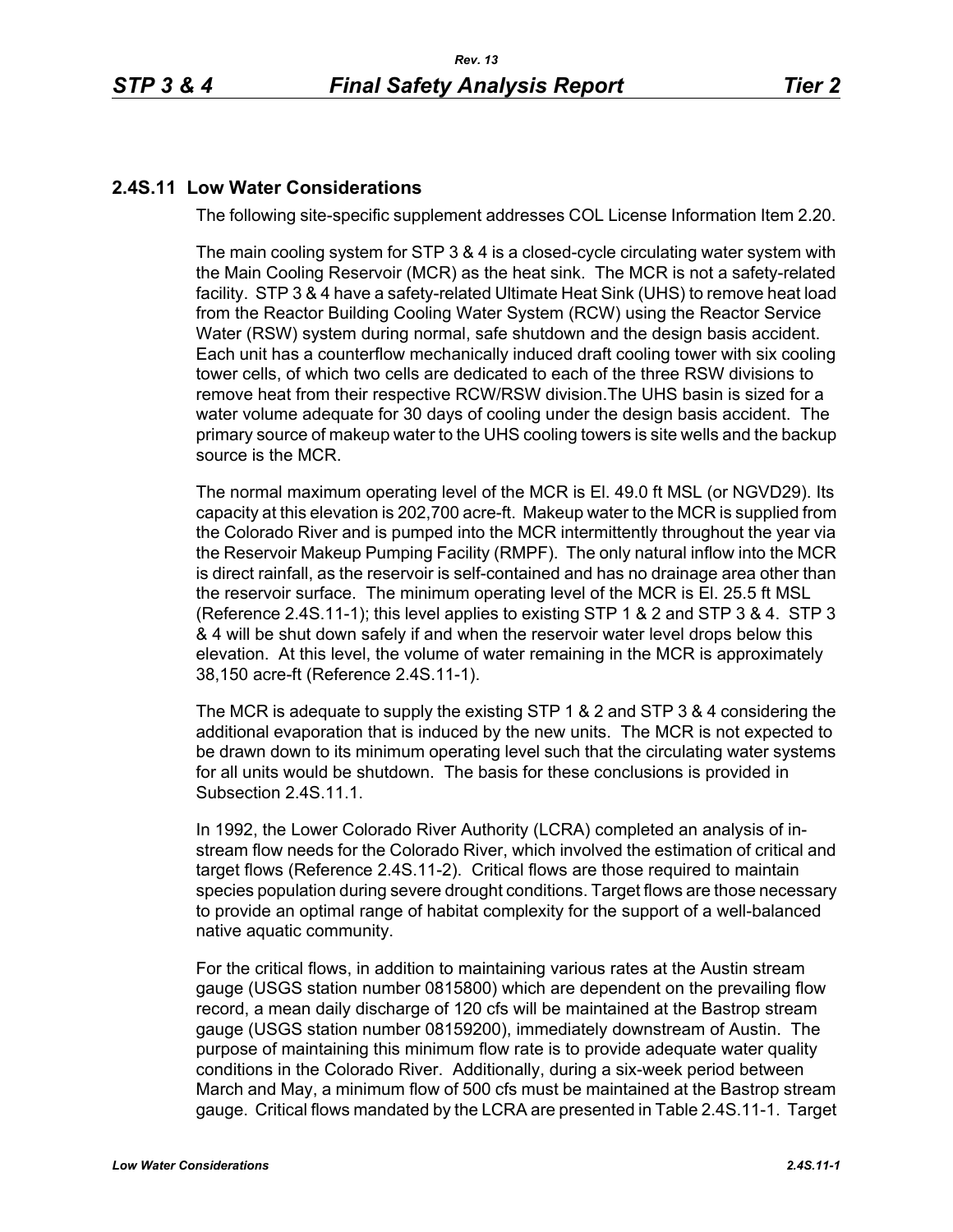flows differ from critical flows in that they are classified as interruptible demand subject to curtailment during drought conditions.

## **2.4S.11.1 Low Flow in Rivers and Streams**

The major river near the STP 3 & 4 site is the Colorado River. The site is located within the tidal estuary region of the river on the west bank near river mile 14.6. Tidal effects extend up to river mile 22, which is several miles upstream from the Reservoir Makeup Pumping Facility (RMPF). During periods of low river flows freshwater flow to the tidal estuary is regulated by the operation of an inflatable dam across the river located one mile downstream from Bay City and immediately upstream from the USGS stream gauge at Bay City (station number 08162500). This dam is intended to maintain a minimum water level in the river upstream of the dam to facilitate pumping into irrigation canals. Low flows are regulated by the dam, whereas flood peaks are allowed to pass freely.

Discharge measurements at the Bay City stream gauge were initiated in 1948 by the USGS, well after the construction of Mansfield Dam in 1942 and Buchanan Dam in 1936. Therefore, all available data at this gauge are influenced by flow regulation at Mansfield Dam and other upstream reservoirs. Flow measurements at Bay City are also influenced by water withdrawals from the river between Bay City and Mansfield Dam.

Between 1951 and 1956, zero daily discharge was recorded on 13 occasions at Bay City. In the June-July 1967 period, withdrawals for irrigation reduced the downstream releases to 1 cfs for a period of 58 days. Based on these observations, the probable mean-daily minimum flow rate at Bay City is estimated as zero. If there is no downstream flow, the Colorado River near the RMPF will be occupied by tidal water.

Table [2.4S.11-2](#page-6-0) presents the annual 1-day low flows at Bay City for water years 1948 through 2006, while Table [2.4S.11-3](#page-7-0) presents the annual 7-day low flows for the same period based on data from Reference [2.4S.11-3.](#page-4-2) The minimum 1-day and 7-day low flows for the period of record are zero and 0.5 cfs, respectively. The 1-day and 7-day low flows for water years 1948-2006 are shown in Figure [2.4S.11-1](#page-8-0).

For the construction of STP 1 & 2, the required storage volume of the MCR was determined from operation studies using 40 years of stream flow data, which included the severe dry period 1950-1956. These operation studies assumed that no makeup water would be pumped when the Colorado River flow is less than 300 cfs in accordance with STP's water rights (References [2.4S.11-1](#page-4-0) and [2.4S.11-4](#page-4-3)). Although only STP 1 & 2 were built, the MCR was originally sized for four units. With the addition of STP 3 & 4, sufficient MCR water inventory can be maintained to offset evaporation, seepage, and blowdown by diverting sufficient make-up water at the RMPF and recognize available precipitation. STP is entitled to divert 55% of the river flow in excess of 300 cfs at the RMPF as MCR makeup. The annual flow diversion in any given year can exceed the 102,000 acre-ft average annual limit provided that this limit is not exceeded on a 5-year rolling average basis (Reference [2.4S.11-4](#page-4-3)). During a repeat of the Lower Colorado River's Drought of Record (DOR) from 1947 to 1957, the LCRA is required by contract to make available an additional 40,000 acre-ft per year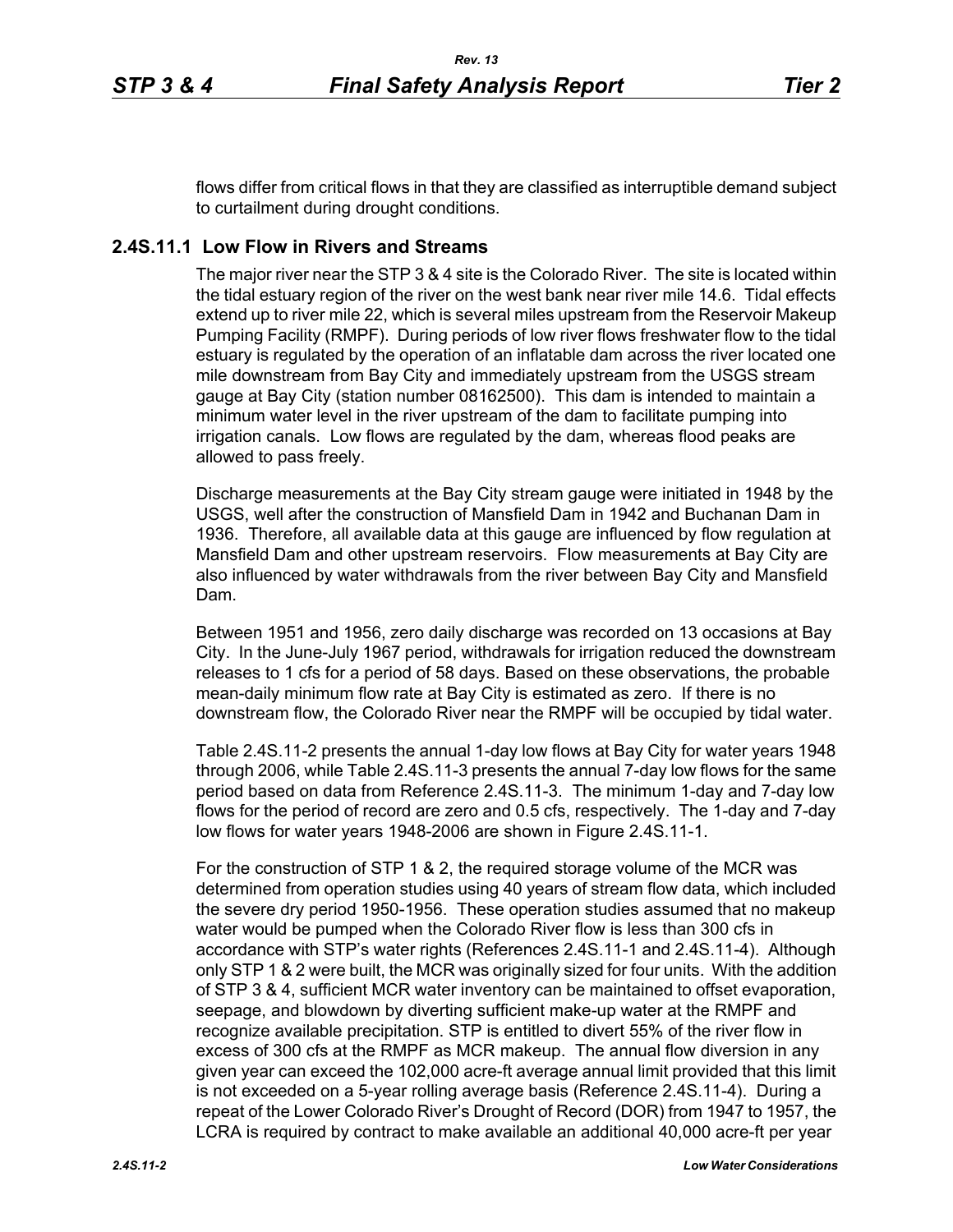of firm water. This firm water will be made available, without restriction on river flow, for MCR makeup when the water level in MCR is below El. 35 ft MSL (Reference [2.4S.11-4\)](#page-4-3). These arrangements are expected to be adequate to maintain sufficient water in MCR for continuous operation of all four units. This assessment is supported by the water management plan for the Lower Colorado River (Reference [2.4S.11-5](#page-4-4)) as well as the MCR water inventory analysis that shows that arrangement for these water diversion rights are necessary to keep MCR in continuous operation with four units. The inventory analysis tracks MCR water inventory by balancing the available diversion flows at RMPF and precipitation against losses of evaporation, seepage and blowdown and factors in future water use projections by LCRA.

The primary source of makeup water to the UHS cooling tower basin for STP 3 & 4 will be onsite groundwater wells. The well water system is not affected by low flows in the Colorado River. MCR is the backup source of the UHS makeup. As described earlier, even at its minimum operation level of 25.5 ft MSL the MCR has approximately 38,150 ac-ft of water inventory which is more than enough water to safely shut down the plant should MCR is activated as a backup source of UHS makeup water. Hence, low-flow considerations will not affect the dependability of the source of makeup water for the UHS.

There are currently no downstream dams that could affect the water supply to the makeup water intake and no future dams are contemplated.

### **2.4S.11.2 Low Water Resulting from Surges, Seiches, or Tsunamis**

Low water in the Colorado River resulting from surges, seiches, or tsunamis will not affect the ability of the groundwater wells to supply water to the safety-related UHS cooling tower basin. Low water from these phenomena would also not affect the performance of the non-safety–related MCR, since its storage permits an extended period of no makeup flow without interfering with its operation.

Ice formations or ice jams causing low flows are not anticipated based on historical air and water temperature data described in Subsection 2.4S.7.

## **2.4S.11.3 Historical Low Water**

### **2.4S.11.3.1 Drought Events**

Texas has suffered from a drought in each decade of the twentieth century with severe droughts occurring every 20 to 40 years. The most severe drought between 1898 and 2004 was the 10 year "drought of record" (DOR) period (May 1947 to April 1957). LCRA estimates of available water supplies reflect the amount of water that is reliably available during a repeat of the DOR conditions (Reference [2.4S.11-2\)](#page-4-1).

### **2.4S.11.3.2 Colorado River**

The Colorado River experiences a wide range of flows. Low flows below Bay City have been subject to regulation since the installation of the inflatable dam at Bay City in 1963, as discussed in Subsection 2.4S.11.1. Low flows have also been affected by upstream dams and irrigation demands.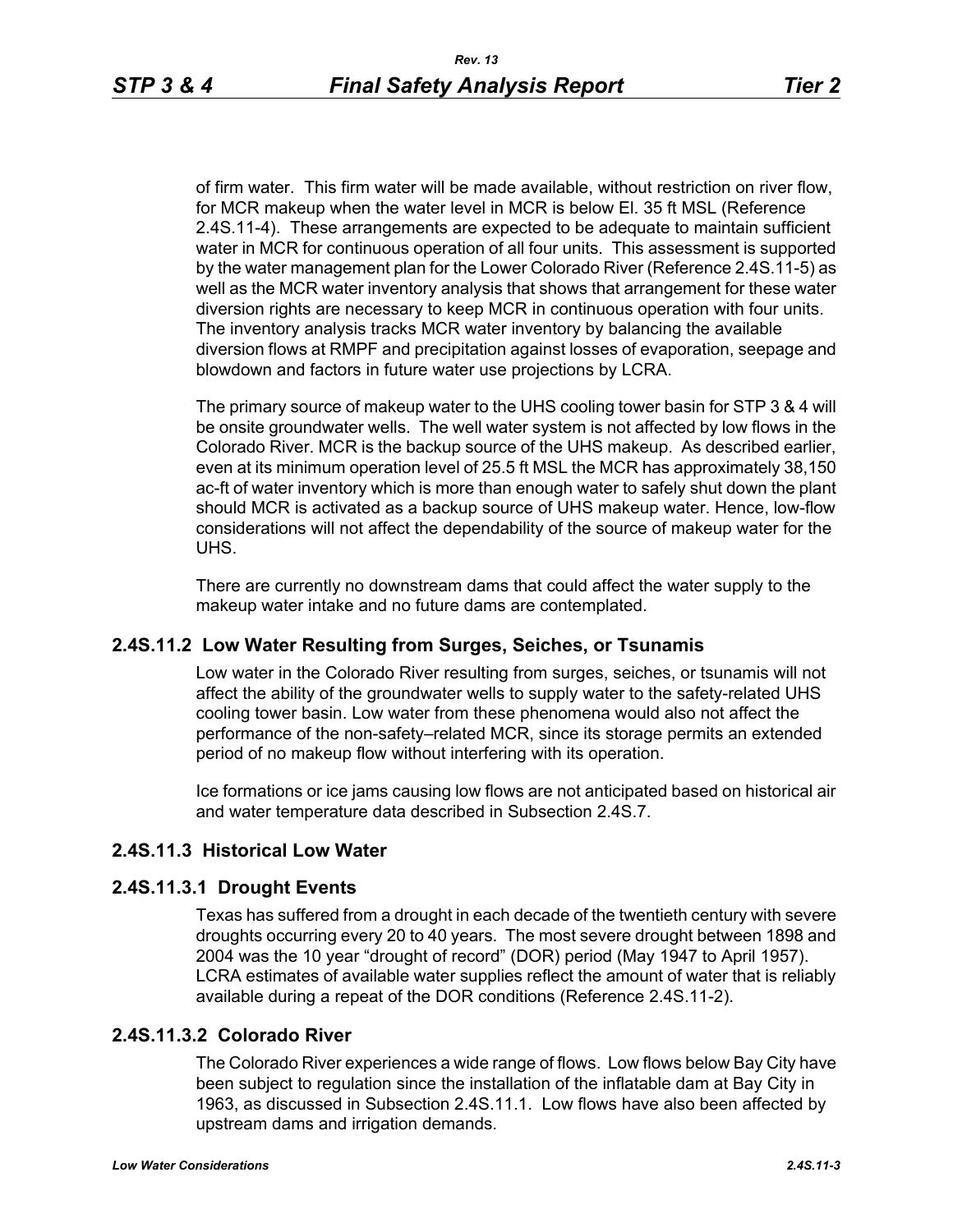The lowest stages on the Colorado River at the RMPF can be expected to occur when low-flow conditions are combined with tidal cycles originating from the Colorado-Lavaca estuary. Tidal effects extend upstream several miles above the RMPF. During extreme low-flow conditions, the water surface elevation at the Screen Intake Structure of RMPF would be approximately equal to the tidal elevation.

# **2.4S.11.4 Future Controls**

The safety-related systems of STP 3 & 4, including the UHS, do not rely directly upon river flows. While the MCR is a back-up water source for supplying makeup water to the UHS basin, the availability of this makeup water for the UHS is assured because the plant would be shut down when the MCR level drops below El. 25.5 ft MSL. At this elevation, the MCR still retains 38,150 acre-ft, which is sufficient to maintain a 30-day UHS makeup water inventory without consideration of the normal makeup source from groundwater supplies. Any changes in the quality or availability of MCR water will be slow to occur, allowing sufficient time for any remedial measures that may be necessary.

The LCRA, which holds rights to stored waters of the Colorado River above STP, has contracted with STPNOC to provide such waters, up to 40,000 acre-ft per year, when necessary for the normal operation thus providing additional assurance against having to shut down STP due to extended low-flow conditions in the Colorado River (Reference [2.4S.11-4\)](#page-4-3). Additionally, STPNOC holds a run-of-river water right (References [2.4S.11-1](#page-4-0) and [2.4S.11-4\)](#page-4-3), allowing it to divert water directly out of the Colorado River based on the contract with the LCRA.

### **2.4S.11.5 Plant Requirements**

The RSW and UHS systems are designed to cool the Reactor Building Cooling Water (RCW) during normal operation, normal shutdown, emergency shutdown, testing, and loss of preferred power and to dissipate the heat into the atmosphere without exceeding the water temperature in the UHS basin water of 35°C. The UHS water storage basin is sized to allow the shutdown and cooldown of the unit and maintain the unit in a safe shutdown condition for the design basis accident for 30 days with no makeup and blowdown. The system requirements are addressed in Subsections 9.2.5 and 9.2.15, following the guidance provided in RG 1.27. The water losses due to forced and natural evaporation, drift, and seepage and blowdown are to be replaced by makeup water provided primarily from the site wells or from the MCR via the Turbine Service Water System, as a secondary source of makeup water.

The main cooling water system with the MCR as a heat sink is described in detail in Subsection 10.4.5. The capability of the MCR to maintain a sufficient water level during periods of drought in the Colorado River is discussed in Subsection 2.4S.11.1. In addition, the MCR operation will be closely monitored by filling the reservoir to normal full level of El. 49 ft MSL, whenever possible using all the water diversion rights available to STP to ensure sufficient water level in case of a repeat of the DOR in the Colorado River.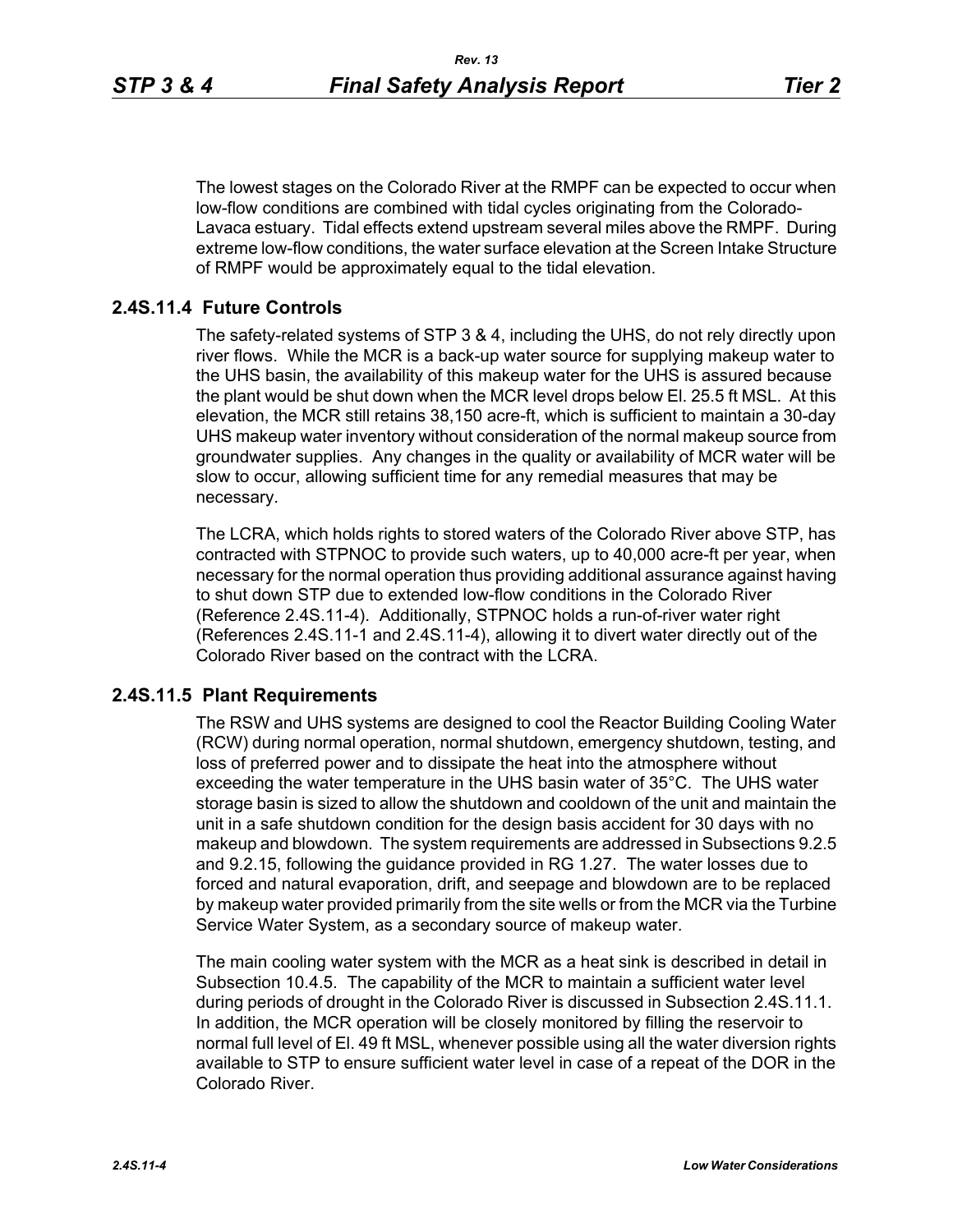Compliance with EPA 316(b) regulations for existing facilities is satisfied in terms of meeting the performance standards to reduce impingement, mortality, and entrainment because:

- The RMPF was designed and built for a maximum capacity of 1200 cfs for an anticipated four units at the time, and no change to this maximum flow is anticipated, and;
- The makeup flow is for use in a closed-cycle cooling scheme as opposed to a oncethrough system.

#### **2.4S.11.6 Heat Sink Dependability Requirements**

The UHS cooling tower basin will maintain a water inventory adequate for 30 days of cooling under the design basis accident with no makeup and blowdown as discussed in Section 9.2.5. There will be sufficient suction submergence water depth and pump net positive suction head (NPSH) to ensure proper operation of the pump station contiguous with the UHS basin for the entire 30-day period following an accident.

Adherence of the existing facility to EPA 316(b) is satisfied in terms of meeting the performance standards to reduce impingement, mortality, and entrainment as explained in Subsection 2.4S.11.5

A detailed description of how the UHS is designed to meet the dependability requirements is provided in Subsections 9.2.5 and 16.3.7.

## <span id="page-4-1"></span><span id="page-4-0"></span>**2.4S.11.7 References**

2.4S.11-1 "STPEGS Updated Final Safety Analysis Report, Units 1 & 2," Revision 13.

- 2.4S.11-2 "Region 'K' Water Plan for the Lower Colorado Regional Water Planning Group," Lower Colorado Regional Water Planning Group, 2006.
- <span id="page-4-2"></span>2.4S.11-3 "Daily Streamflow Data for Bay City Gauging Station, Texas," U.S. Geological Survey, 2007, Available at http://waterdata.usgs.gov/nwis/dv/?site\_no= 08162500&referred\_module=sw, accessed May 24, 2007.
- <span id="page-4-3"></span>2.4S.11-4 Amended and Restated Contract by and between the Lower Colorado River Authority and STP Nuclear Operating Company, Effective as of January 1, 2006.
- <span id="page-4-4"></span>2.4S.11-5 Water Management Plan for the Lower Colorado River Basin Effective September 20, 1989 including amendments through May 14, 2003.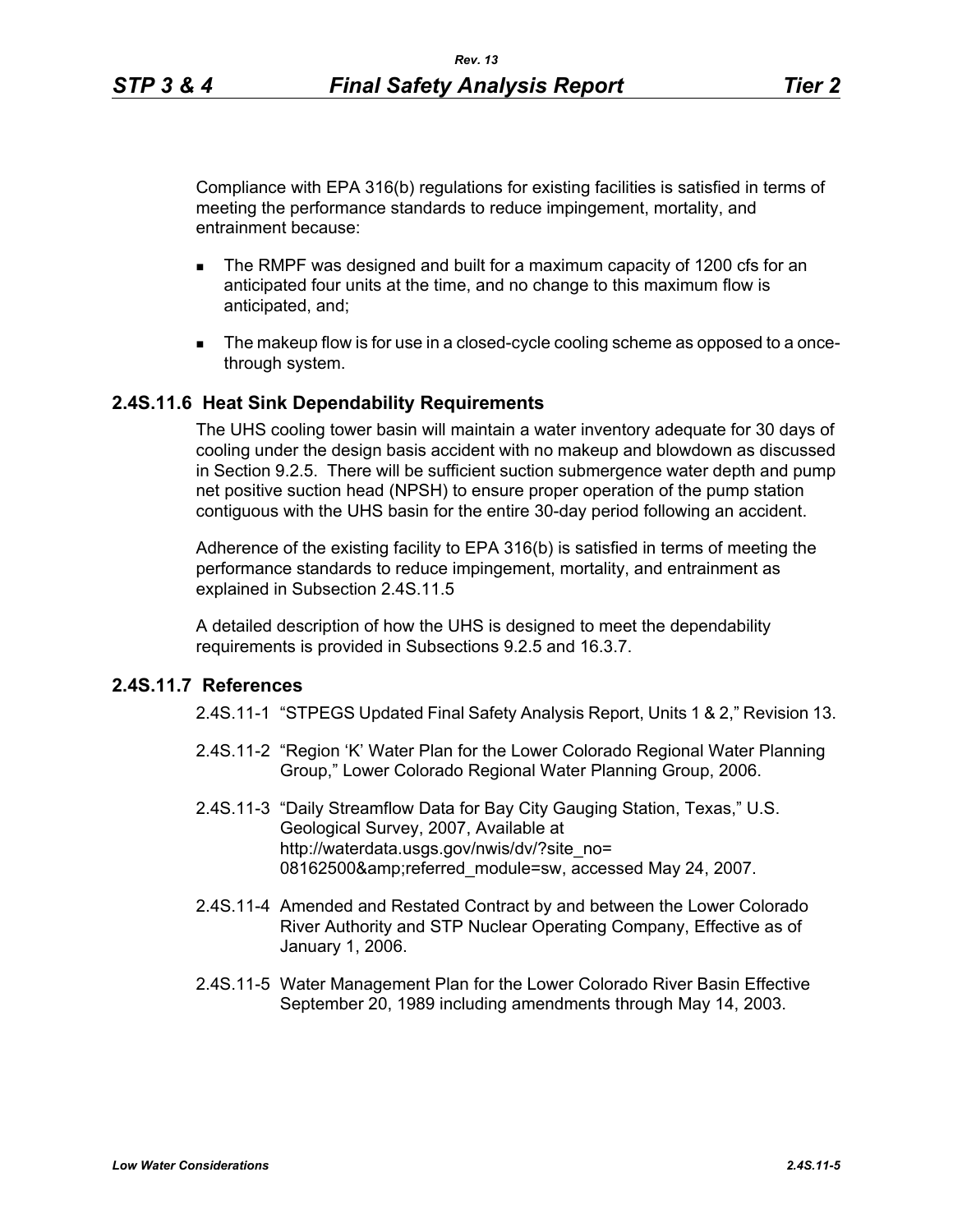<span id="page-5-0"></span>

|              | <b>Critical Flows (cfs)</b> |                      |  |  |  |  |
|--------------|-----------------------------|----------------------|--|--|--|--|
| <b>Month</b> | <b>Austin Gauge [1]</b>     | <b>Bastrop Gauge</b> |  |  |  |  |
| January      | 46                          | 120                  |  |  |  |  |
| February     | 46                          | 120                  |  |  |  |  |
| March        | 46                          | 500 [2]              |  |  |  |  |
| April        | 46                          | 500 [2]              |  |  |  |  |
| May          | 46                          | 500 [2]              |  |  |  |  |
| June         | 46                          | 120                  |  |  |  |  |
| July         | 46                          | 120                  |  |  |  |  |
| August       | 46                          | 120                  |  |  |  |  |
| September    | 46                          | 120                  |  |  |  |  |
| October      | 46                          | 120                  |  |  |  |  |
| November     | 46                          | 120                  |  |  |  |  |
| December     | 46                          | 120                  |  |  |  |  |

Source: Reference 2.4S.11-2

- [1] LCRA will maintain a mean daily flow of 100 cfs at the Austin gage at all times, to the extent of inflows each day to the Highland Lakes as measured by upstream gages, until the combined storage of Lakes Buchanan and Travis reaches 1.1 million acre-feet of water. A mean daily flow of 75 cfs, to the extent of inflows each day to the Highland Lakes as measured by upstream gages, will then be maintained until the combined storage of Lakes Buchanan and Travis reaches 1.0 million acre-feet of water, then a subsistence/critical flow of 46 cfs will be maintained at all times, regardless of inflows. In addition, if the subsistence/critical flow of 46 cfs should occur for an extended period of time, then operational releases will be made by LCRA to temporarily alleviate the subsistence/critical flow conditions. Specifically, should the flow at the Austin gauge be below a 65 cfs daily average for a period of 21 consecutive days, LCRA will make operational releases from storage sufficient to maintain daily average flow at the Austin gauge of at least 200 cfs for two consecutive days. If this operational release conditions persists for three consecutive cycles (69 days), then a minimum average daily flow of at least 75 cfs will be maintained for the next 30 days.
- <span id="page-5-1"></span>[2] This flow should be maintained for a continuous period of not less than six weeks during these months. A flow of 120 cfs will be maintained on all days not within the six week period.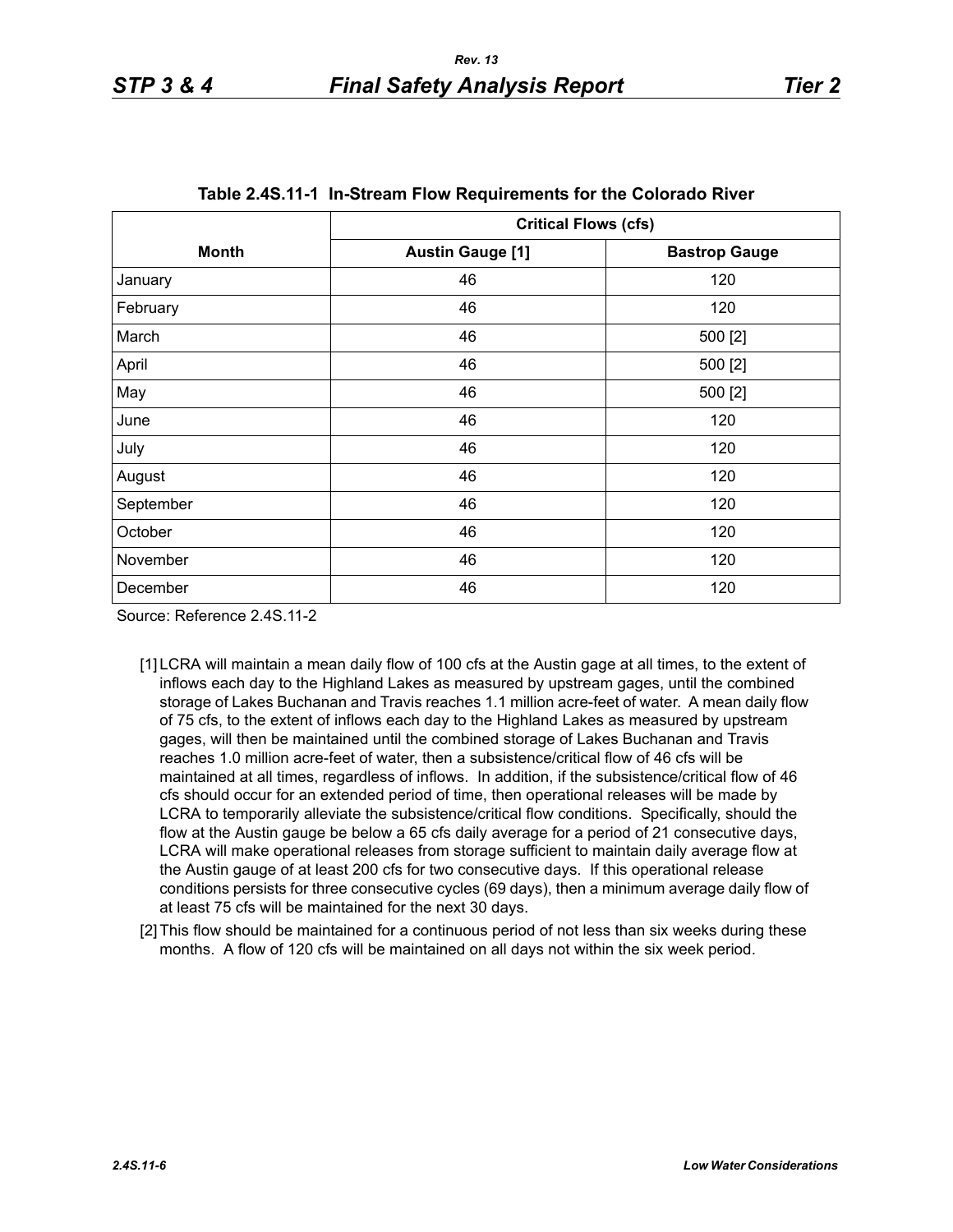|                   | 1-day Low Flow | Date of           |                   | 1-day Low Flow | Date of           |
|-------------------|----------------|-------------------|-------------------|----------------|-------------------|
| <b>Water Year</b> | (cfs)          | <b>Occurrence</b> | <b>Water Year</b> | (cfs)          | <b>Occurrence</b> |
| 1948              | 16.0           | 6/5/1948          | 1978              | 161.0          | 3/22/1978         |
| 1949              | 81.0           | 5/19/1949         | 1979              | 363.0          | 10/30/1978        |
| 1950              | 137.0          | 7/29/1950         | 1980              | 0.9            | 8/17/1980         |
| 1951              | 0.0            | 6/1/1951          | 1981              | 15.0           | 5/17/1981         |
| 1952              | 0.0            | 6/23/1952         | 1982              | 314.0          | 9/1/1982          |
| 1953              | 0.0            | 4/23/1953         | 1983              | 38.0           | 4/29/1983         |
| 1954              | 2.3            | 4/24/1954         | 1984              | 3.1            | 5/15/1984         |
| 1955              | 1.4            | 5/7/1955          | 1985              | 87.0           | 8/4/1985          |
| 1956              | 0.0            | 7/5/1956          | 1986              | 48.0           | 4/7/1986          |
| 1957              | 92.0           | 12/9/1956         | 1987              | 380.0          | 4/30/1987         |
| 1958              | 1400.0         | 7/25/1958         | 1988              | 6.8            | 4/30/1988         |
| 1959              | 510.0          | 7/31/1959         | 1989              | 33.0           | 6/3/1989          |
| 1960              | 500.0          | 9/15/1960         | 1990              | 36.0           | 10/17/1989        |
| 1961              | 800.0          | 6/2/1961          | 1991              | 61.0           | 10/2/1990         |
| 1962              | 4.9            | 5/16/1962         | 1992              | 439.0          | 11/14/1991        |
| 1963              | 12.0           | 5/16/1963         | 1993              | 39.0           | 6/10/1993         |
| 1964              | 1.3            | 9/15/1964         | 1994              | 51.0           | 5/12/1994         |
| 1965              | 2.3            | 10/14/1964        | 1995              | 147.0          | 5/3/1995          |
| 1966              | 2.0            | 9/2/1966          | 1996              | 20.0           | 3/2/1996          |
| 1967              | 0.4            | 8/12/1967         | 1997              | 188.0          | 1/8/1997          |
| 1968              | 205.0          | 9/30/1968         | 1998              | 15.0           | 9/6/1998          |
| 1969              | 0.4            | 8/27/1969         | 1999              | 118.0          | 9/3/1999          |
| 1970              | 0.4            | 10/8/1969         | 2000              | 9.5            | 8/22/2000         |
| 1971              | 0.7            | 6/9/1971          | 2001              | 48.0           | 6/24/2001         |
| 1972              | 2.0            | 4/22/1972         | 2002              | 120.0          | 6/17/2002         |
| 1973              | 31.0           | 9/22/1973         | 2003              | 115.0          | 5/25/2003         |
| 1974              | 10.0           | 8/20/1974         | 2004              | 206.0          | 11/30/2003        |
| 1975              | 128.0          | 9/28/1975         | 2005              | 180.0          | 8/28/2005         |
| 1976              | 111.0          | 3/23/1976         | 2006              | 210.0          | 8/23/2006         |
| 1977              | 174.0          | 9/29/1977         |                   |                |                   |

#### <span id="page-6-0"></span>**Table 2.4S.11-2 Historical Annual 1-Day Low Flows for the Colorado River at Bay City for Water Years 1948-2006**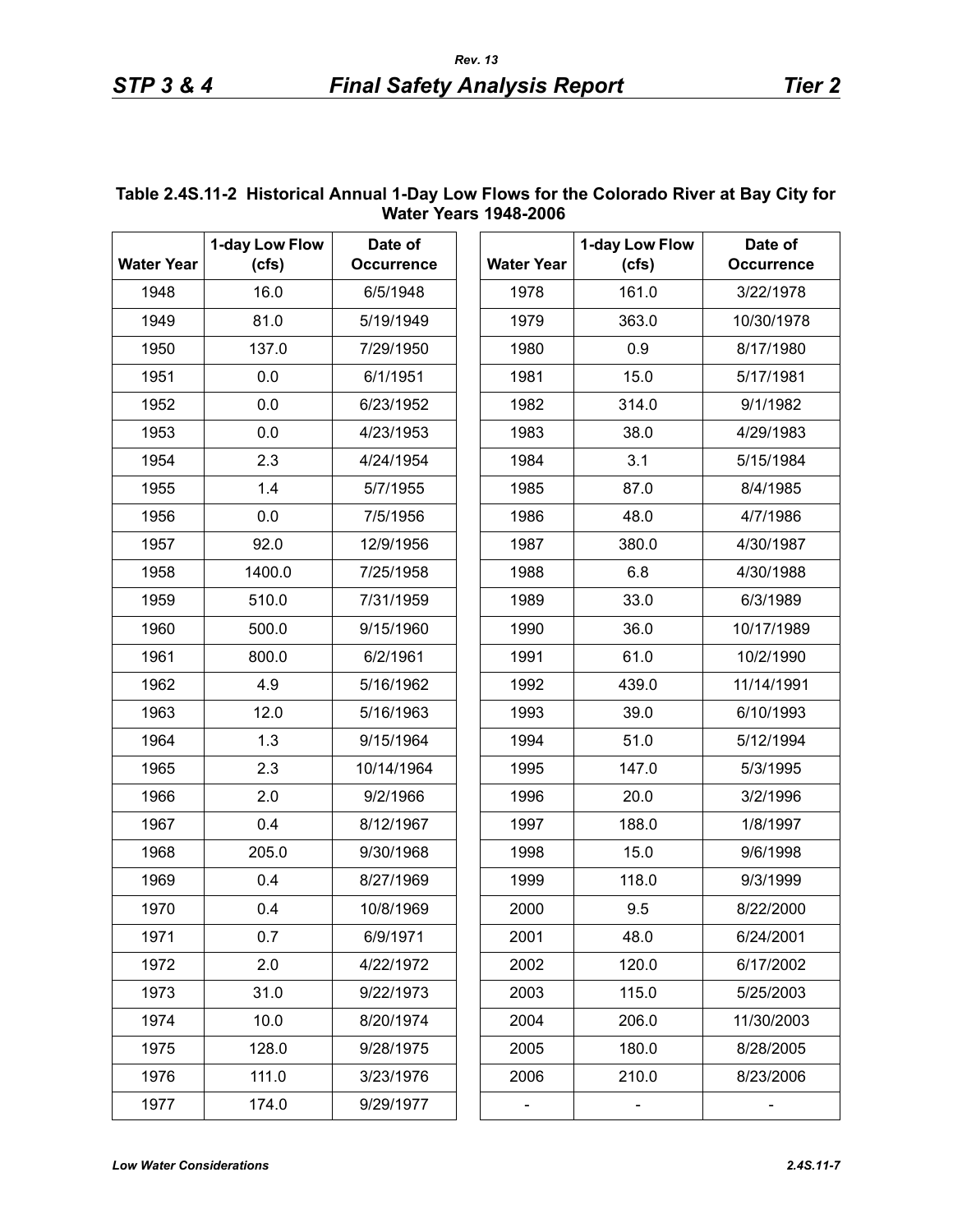|                      |                         |                                                              |      | WALCI ICAIS IJTU-LUUU |                              |                              |
|----------------------|-------------------------|--------------------------------------------------------------|------|-----------------------|------------------------------|------------------------------|
| <b>Water Year</b>    | 7-day Low Flow<br>(cfs) | Date of<br><b>Occurrence</b>                                 |      | <b>Water Year</b>     | 7-day Low<br>Flow (cfs)      | Date of<br><b>Occurrence</b> |
| 1948                 | 61.4                    | 6/9/1948                                                     |      | 1978                  | 217.7                        | 3/24/1978                    |
| 1949                 | 142.7                   | 5/22/1949                                                    |      | 1979                  | 374.2                        | 11/5/1978                    |
| 1950                 | 177.2                   | 8/3/1950                                                     |      | 1980                  | 58.6                         | 8/29/1980                    |
| 1951                 | 1.5                     | 7/14/1951                                                    | 1981 | 242.9                 | 5/19/1981                    |                              |
| 1952                 | 1.9                     | 6/29/1952                                                    |      | 1982                  | 455.9                        | 9/3/1982                     |
| 1953                 | 14.6                    | 8/16/1953                                                    |      | 1983                  | 127.0                        | 5/1/1983                     |
| 1954                 | 58.4                    | 6/21/1954                                                    |      | 1984                  | 10.8                         | 8/31/1984                    |
|                      |                         |                                                              |      |                       |                              |                              |
| 1955                 | 37.1                    | 5/9/1955                                                     |      | 1985                  | 205.2                        | 8/7/1985                     |
| 1956                 | 13.2                    | 7/10/1956                                                    |      | 1986                  | 56.0                         | 4/8/1986                     |
| 1957                 | 121.0                   | 12/15/1956                                                   |      | 1987                  | 598.4                        | 10/11/1986                   |
| 1958                 | 1788.6                  | 9/20/1958                                                    |      | 1988                  | 82.6                         | 6/18/1988                    |
| 1959                 | 684.0                   | 7/10/1959                                                    |      | 1989                  | 41.4                         | 6/5/1989                     |
| 1960                 | 714.3                   | 9/18/1960                                                    |      | 1990                  | 68.4                         | 10/18/1989                   |
| 1961                 | 890.0                   | 6/8/1961                                                     |      | 1991                  | 90.2                         | 10/4/1990                    |
| 1962                 | 6.7                     | 5/16/1962                                                    |      | 1992                  | 502.9                        | 12/8/1991                    |
| 1963                 | 13.3                    | 5/18/1963                                                    |      | 1993                  | 348.3                        | 6/11/1993                    |
| 1964<br>1965<br>1966 | 1.4<br>16.7             | 8/27/1964<br>9/10/1965<br>9/8/1966<br>8/18/1967<br>10/7/1967 |      | 1994                  | 137.0                        | 9/29/1994                    |
|                      |                         |                                                              |      | 1995                  | 199.6                        | 10/1/1994                    |
|                      | 2.0                     |                                                              |      | 1996                  | 20.0                         | 5/22/1996                    |
| 1967                 | 0.5<br>312.4            |                                                              |      | 1997                  | 285.9                        | 10/15/1996                   |
| 1968                 |                         |                                                              |      | 1998                  | 68.3                         | 9/8/1998                     |
| 1969                 | 0.5                     | 8/7/1969                                                     |      | 1999                  | 209.9                        | 9/5/1999                     |
| 1970                 | 0.5                     | 10/10/1969                                                   |      | 2000                  | 13.7                         | 8/23/2000                    |
| 1971                 | 1.3                     | 6/10/1971                                                    |      | 2001                  | 110.0                        | 6/26/2001                    |
| 1972                 | 19.0                    | 8/19/1972                                                    |      | 2002                  | 206.0                        | 6/17/2002                    |
| 1973                 | 366.4                   | 7/23/1973                                                    |      | 2003                  | 213.6                        | 5/27/2003                    |
| 1974                 | 35.0                    | 8/24/1974                                                    |      | 2004                  | 375.3                        | 10/7/2003                    |
| 1975                 | 348.4                   | 9/30/1975                                                    |      | 2005                  | 287.7                        | 8/28/2005                    |
| 1976                 | 223.4                   | 3/23/1976                                                    |      | 2006                  | 266.4                        | 8/23/2006                    |
| 1977                 | 297.2                   | 9/30/1977                                                    |      | -                     | $\qquad \qquad \blacksquare$ | $\qquad \qquad \blacksquare$ |

#### <span id="page-7-0"></span>**Table 2.4S.11-3 Historical Annual 7-Day Low Flows for the Colorado River at Bay City for Water Years 1948-2006**